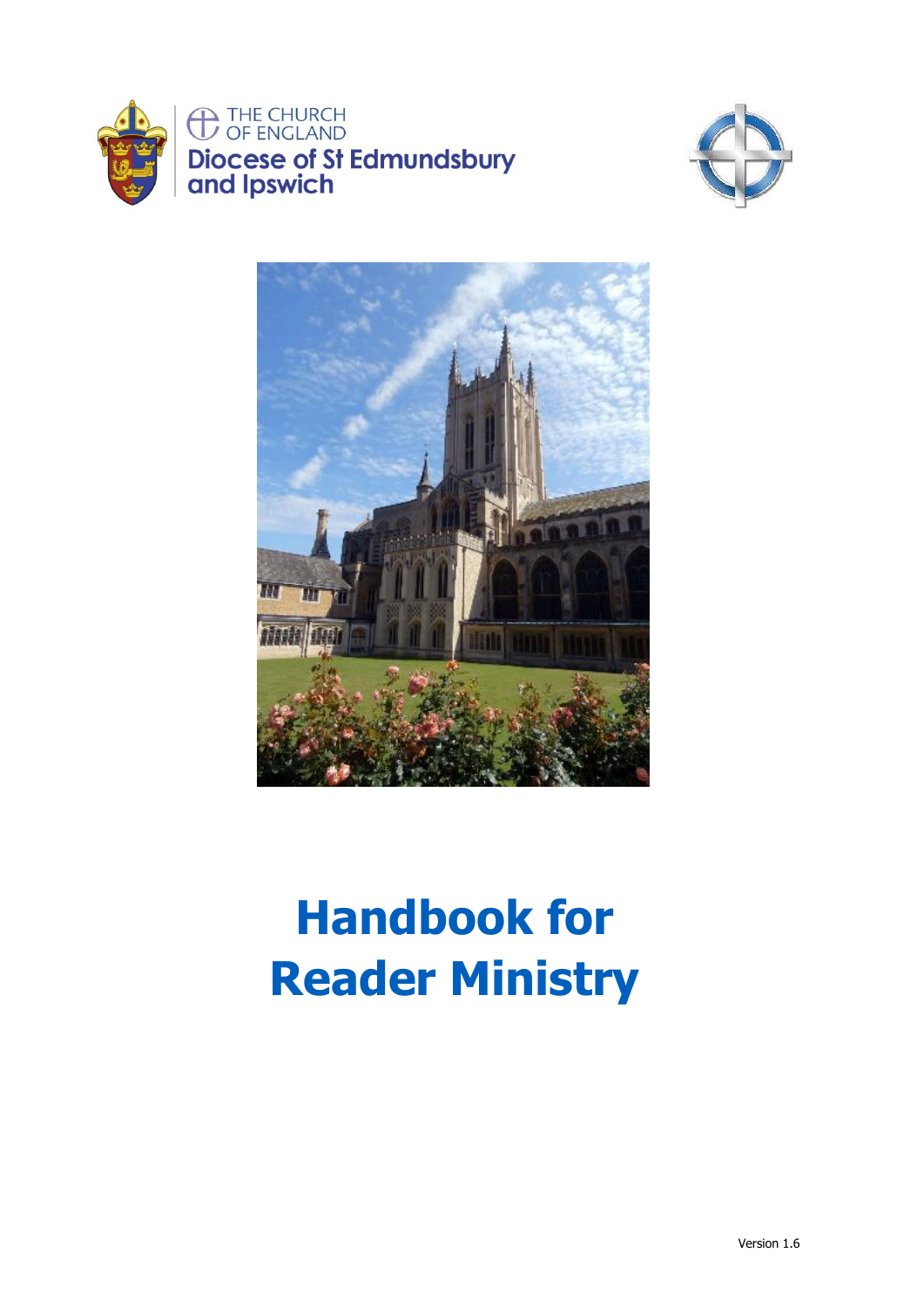## **Welcome**

I am delighted to commend to you the Readers' Handbook, the aspiration being that it will contain most - if not all - the up-to-date information you might need as a Reader in the diocese of St Edmundsbury and Ipswich, or indeed if you are considering Reader ministry.

As preachers, teachers, pastors, worship leaders and evangelists Readers have a vital role to play in the life of the church in Suffolk. We rely heavily on Readers' expertise and are tremendously grateful for the sacrificial commitment Readers give throughout the Diocese.

I hope that by bringing together a great deal of valuable information, what follows will enhance and encourage the ministry of Readers at every stage of training and development.

My thanks to all those who have contributed to producing the booklet.

 $+Mike$ 

**+Mike Dunwich Warden of Readers and LLMs**

# **Growing in God**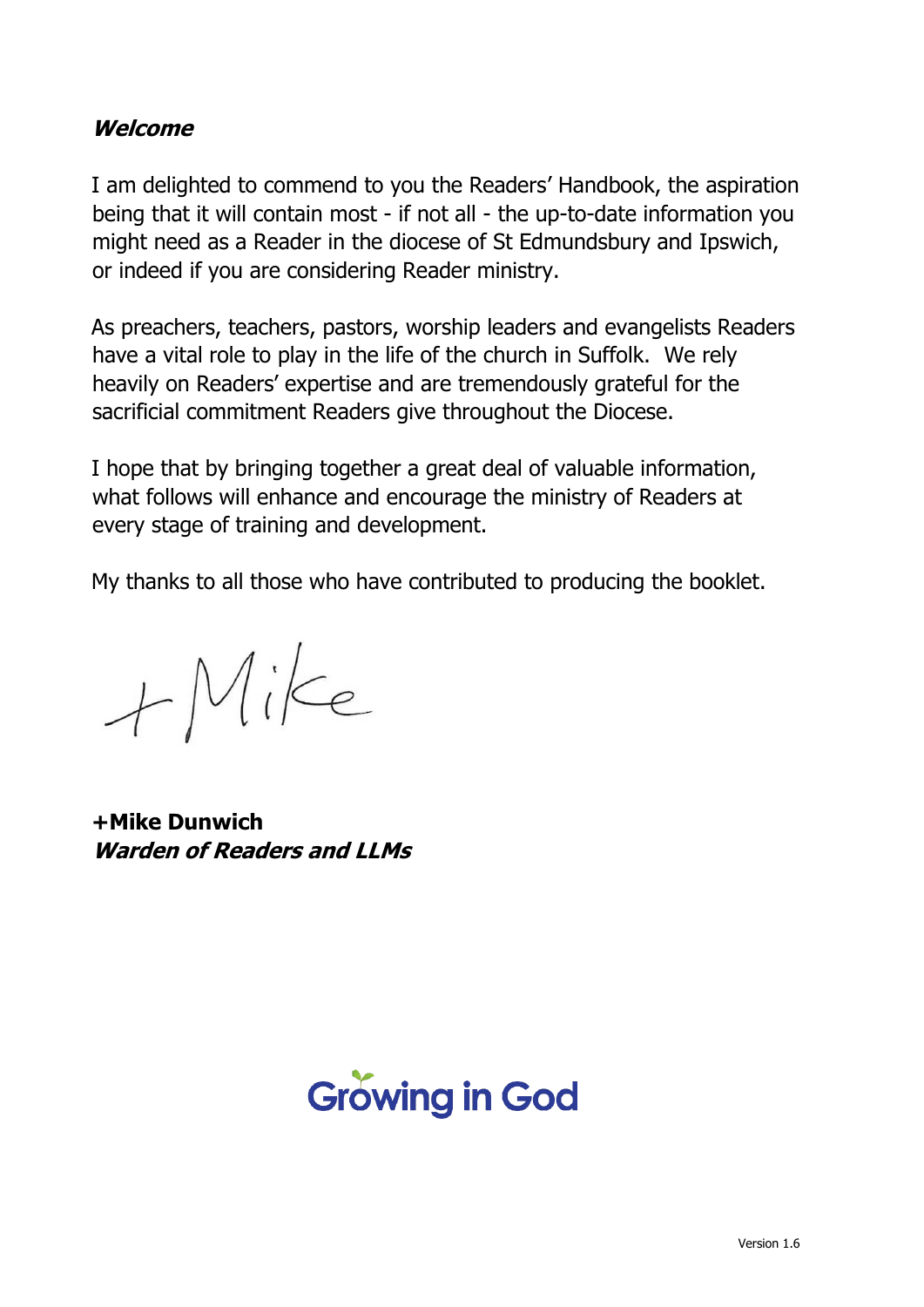| 1.               | 1.1. |  |  |  |
|------------------|------|--|--|--|
|                  | 1.2. |  |  |  |
|                  | 1.3. |  |  |  |
|                  | 1.4. |  |  |  |
| 2.               |      |  |  |  |
| 3.               |      |  |  |  |
| $\overline{4}$ . |      |  |  |  |
| 4.1              |      |  |  |  |
|                  | 4.2  |  |  |  |
|                  | 4.3  |  |  |  |
| 5.               |      |  |  |  |
| 5.1              |      |  |  |  |
|                  | 5.2  |  |  |  |
|                  | 5.3  |  |  |  |
|                  | 5.4  |  |  |  |
|                  | 5.5  |  |  |  |
|                  | 5.6  |  |  |  |
|                  | 5.7  |  |  |  |
|                  | 5.8  |  |  |  |
|                  | 5.9  |  |  |  |
|                  | 5.10 |  |  |  |
|                  | 5.11 |  |  |  |
|                  | 5.12 |  |  |  |
|                  | 5.13 |  |  |  |
| 6.               |      |  |  |  |
| 6.1              |      |  |  |  |
|                  | 6.2  |  |  |  |
|                  | 6.3  |  |  |  |
|                  | 6.4  |  |  |  |
| 7.               |      |  |  |  |
|                  | 7.1  |  |  |  |
| 7.2              |      |  |  |  |
| 7.3              |      |  |  |  |
|                  | 7.4  |  |  |  |
| 8.               |      |  |  |  |
| 9.               |      |  |  |  |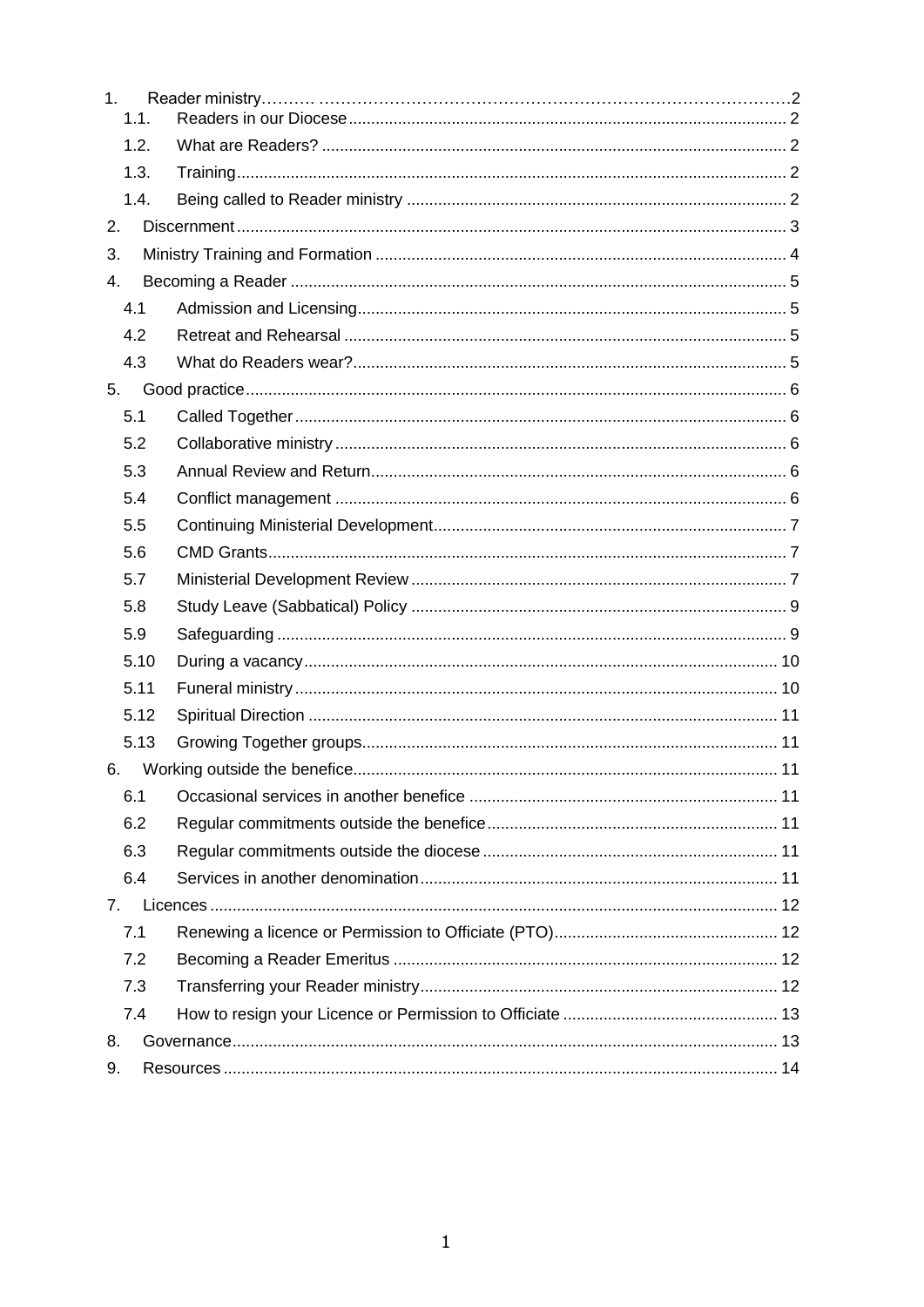# <span id="page-3-0"></span>**1. Reader ministry**

## <span id="page-3-1"></span>**1.1. Readers in our Diocese**

Revised December 2018

Readers provide vital support to the ministry of the Church in the parishes and communities where they serve. They are lay people, called by God, trained and licensed by the Church to preach, teach, lead worship and assist in pastoral, evangelistic and liturgical work. They are an important part of a body of ordained and lay ministers that support the priorities of the diocesan vision and strategy, [Growing in God.](http://www.cofesuffolk.org/uploads/Vision_and_Strategy_Document.pdf)

## <span id="page-3-2"></span>**1.2. What are Readers?**

Revised December 2018

Readers are:

- called and licensed to a benefice by the Bishop to serve God in his world and his Church
- theologically trained with a ministry of:
	- o evangelism
	- $\circ$  leading worship
	- o pastoral care
	- o preaching
	- o teaching
- engaged in appropriate pastoral work which can be in a variety of contexts including:
	- o the community
	- o work places
	- o hospitals
	- o funeral ministry
- members of ministry teams working alongside other staff within the parish, benefice and diocese.

## <span id="page-3-3"></span>**1.3. Training**

#### Revised December 2018

Revised March 2019

Substantive and exacting initial theological training and formation, usually over two years, followed by three years of continuing ministerial formation, equips Readers to:

- connect Christian faith and theology with everyday experiences
- lead worship well, understand the liturgy and lead prayers
- preach and teach the word of God
- respond as a licensed lay minister

After successfully completing the initial training and formation, Readers are licensed by the Bishop to serve in their benefice. If a candidate is over 70 years old at the time of licensing, Permission to Officiate will be granted instead.

## <span id="page-3-4"></span>**1.4. Being called to Reader ministry**

Reader ministry is for those who are being called:

- by God to serve him more fully in ministry
- to an evangelistic, pastoral, preaching and teaching ministry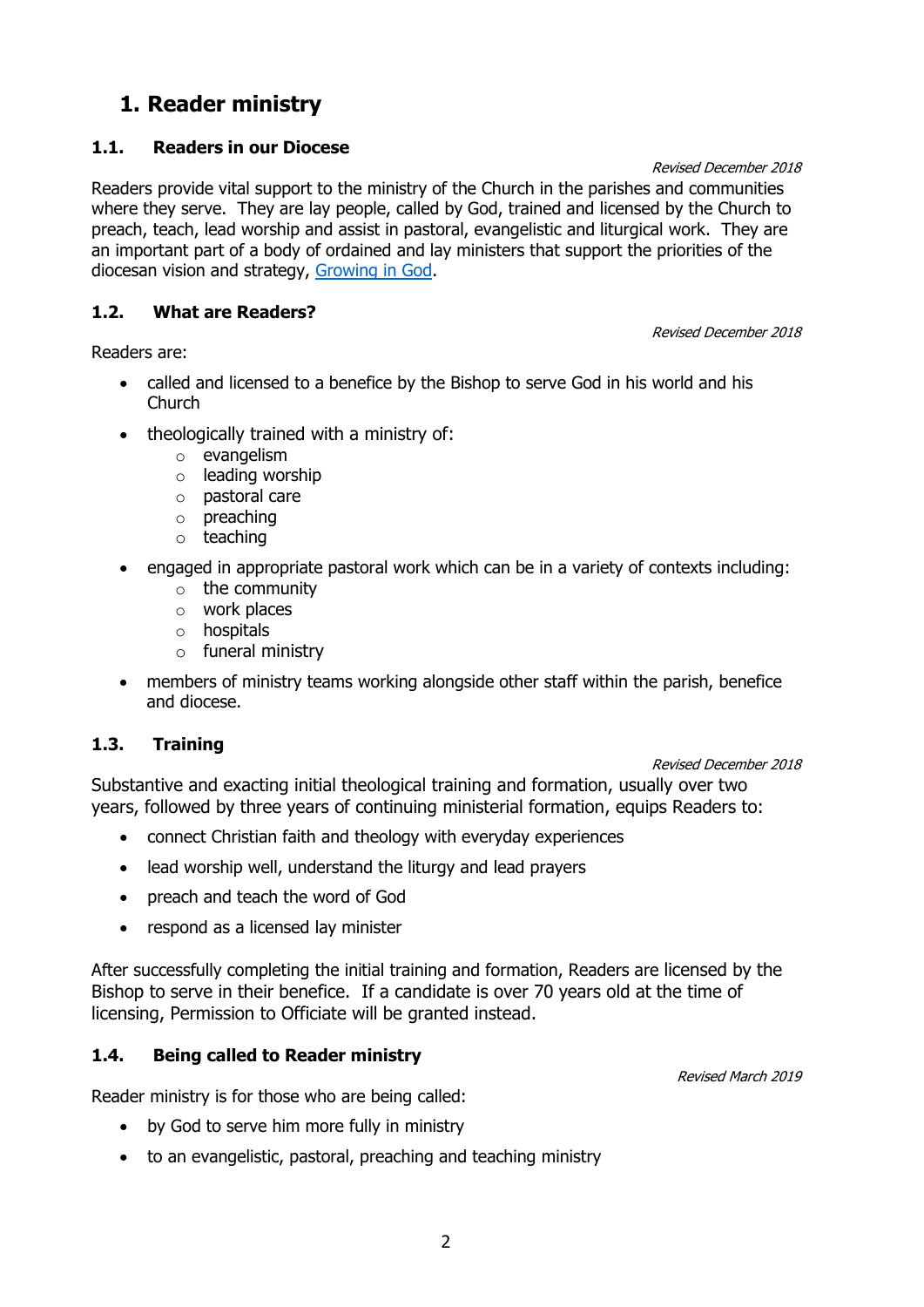In preparation, prospective Readers are encouraged to:

- explore their Christian witness in everyday life  $-$  how they pray and study the Bible
- discuss their calling and their sense of vocation with a range of other people

Requirements and qualities of a potential Reader:

- a communicant member and regular worshipper in the Church of England
- married, single or in a civil partnership
- spiritually well-rounded, with a regular prayer life informed by reading and study of scripture and other Christian literature
- a heart for sharing the Gospel
- a good communicator, reflecting faith in everyday life
- wise and mature Christian and able to function as a team member
- experienced in the Church's life and ministry
- able to respond to a demanding training programme, open to on-going learning and continual ministerial development
- known and trusted by the Parish Priest and congregation
- motivated to contribute actively to the life, worship and leadership of the church

## <span id="page-4-0"></span>**2. Discernment**

Revised May 2019

To discern a calling and vocation to Reader ministry, prospective Readers are encouraged to:

- talk to their Parish Priest, other Readers and members of their congregation
- go to a local or regional Ministries Fair
- attend an informal gathering (Party with a Purpose) with the Bishop to explore lay ministry

The next stages of the discernment process are to:

- meet with the Deputy Warden of Readers or Discipleship and Ministry Development Officer. To arrange a meeting, contact the Readers' Administrator, Mrs Lesley Steed at [lesley.steed@cofesuffolk.org](mailto:lesley.steed@cofesuffolk.org) or phone 01473 298510
- complete the Initial Registration form
- attend a 'Basics' course, run by the diocese or locally. Leaders' notes are [here](http://www.cofesuffolk.org/uploads/Basics-v.2_.pdf)
- meet with a Reader Discerner for support through the discernment process. More information about their role is [here](http://www.cofesuffolk.org/uploads/Reader_Discerner_Role_and_Function.pdf)

To complete the final part of the process, candidates will be invited to attend a discernment day to confirm their calling against the national selection criteria (see the full criteria [here\)](https://readers.cofe.anglican.org/u_d_lib_pub/p264.pdf).

The criteria include:

- Vocation: a personal conviction, commitment and confirmation
- Faith and mission: a personal commitment to Christ and capacity to communicate the Gospel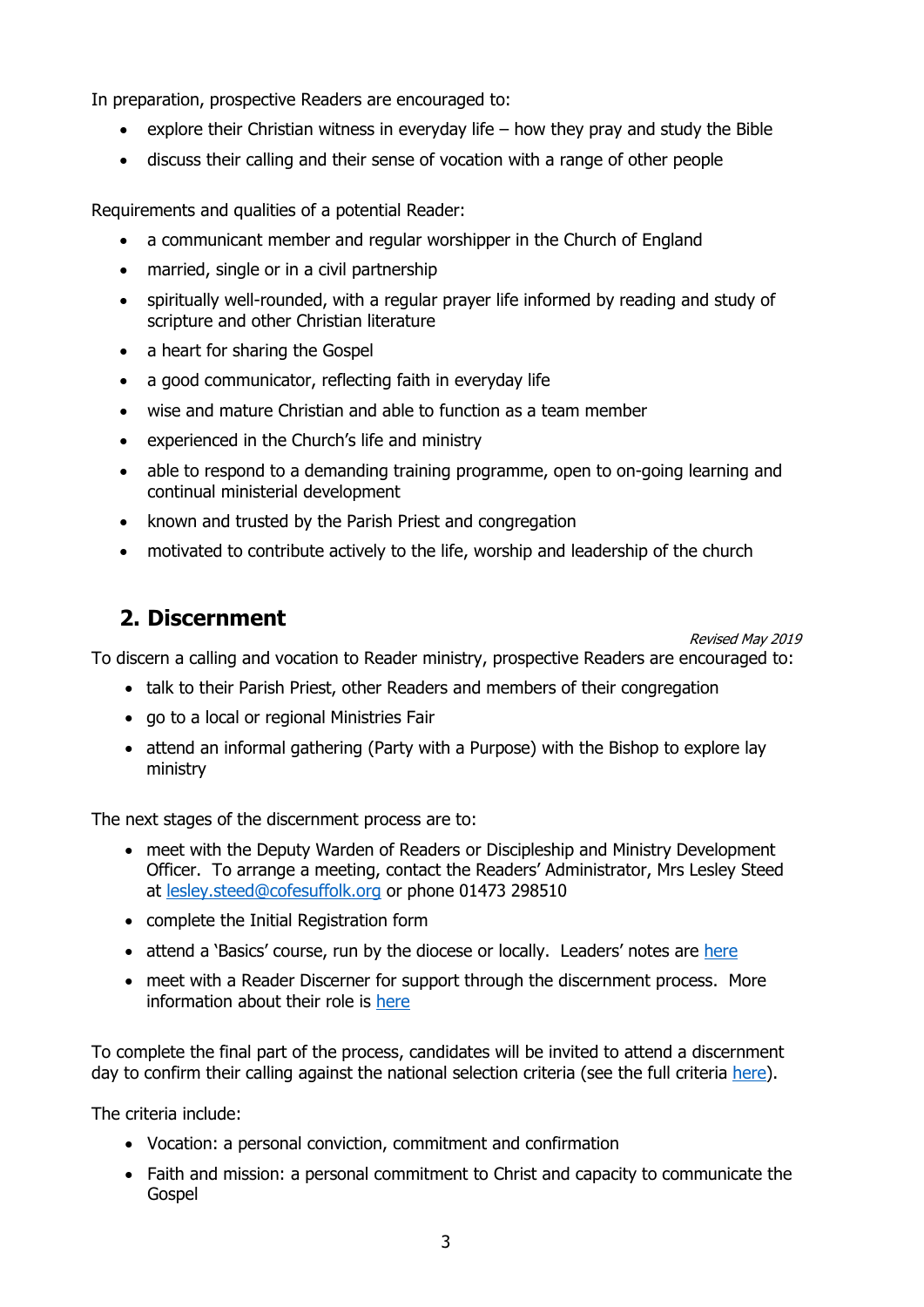- Spirituality: evidence of spiritual discipline involving individual, corporate prayer and worship-sustaining everyday life
- Relationships and personality: a person of integrity sufficiently mature to sustain the demands on a minister, relationships, change and pressure in a flexible way and able to develop personal and pastoral relationships
- Potential for training: capable of undertaking a course of study and ministerial preparation with an open and enquiring mind

Following the discernment day, the Deputy Warden of Readers makes recommendations to the Bishop about those who are being licensed to train as Readers and those who need to continue discernment.

#### **For more information:**

**Registering an interest or further enquiries regarding discernment:**  Barbara Hill, Deputy Warden of Readers Tel: 07957 908981, email: [deputywarden.readers@cofesuffolk.org](mailto:deputywarden.readers@cofesuffolk.org) 

**General enquiries about new Readers or their initial or ongoing training**: Lesley Steed, Mission and Ministry Team Senior Administrator Tel: 01473 298510, email: [lesley.steed@cofesuffolk.org](mailto:lesley.steed@cofesuffolk.org)

**Specific enquiries about the Ministry Training and Formation course:** Ruth Dennigan, Discipleship and Ministry Development Officer Tel: 07468 474252, email: [ruth.dennigan@cofesuffolk.org](mailto:ruth.dennigan@cofesuffolk.org)

# <span id="page-5-0"></span>**3. Ministry Training and Formation**

Revised December 2018

The route to becoming a Reader is sometimes seen as a long process but it must be thorough, rigorous and challenging for the world in which we live. The modern minister must be able to witness to faith, speak up for the things of God and be able to give account of the Gospel. Becoming confident in ministry does not come quickly and is an evolving process for all ministers: St Paul took many years after conversion before he began his ministry, and Jesus' public ministry did not take place until he was well experienced in the world.

In this Diocese, Reader training comprises of two stages:

#### **Pre-licensing: Initial Ministerial Education Phase 1** or **IME1**

- ministry formation
- practical skills including preaching, leading worship and pastoral care
- theological education

#### **After licensing: Initial Ministerial Education Phase 2** or **IME2**

• Readers are required by [Canon E6](https://www.churchofengland.org/more/policy-and-thinking/canons-church-england/section-e#b99) to take part in post-admission training and continuing ministerial training and development, and must participate in training, reviews and assessments as required by the Diocese in order to fulfil the training expectations of the IME2 programme.

The programme is flexible and adaptable to take into account students who have relevant experience or formal qualifications in religious studies or theology, or those who cannot meet the time demands may be able to extend their studies over an additional year. There is a standard two-year pathway of structured formation and training which involves both face to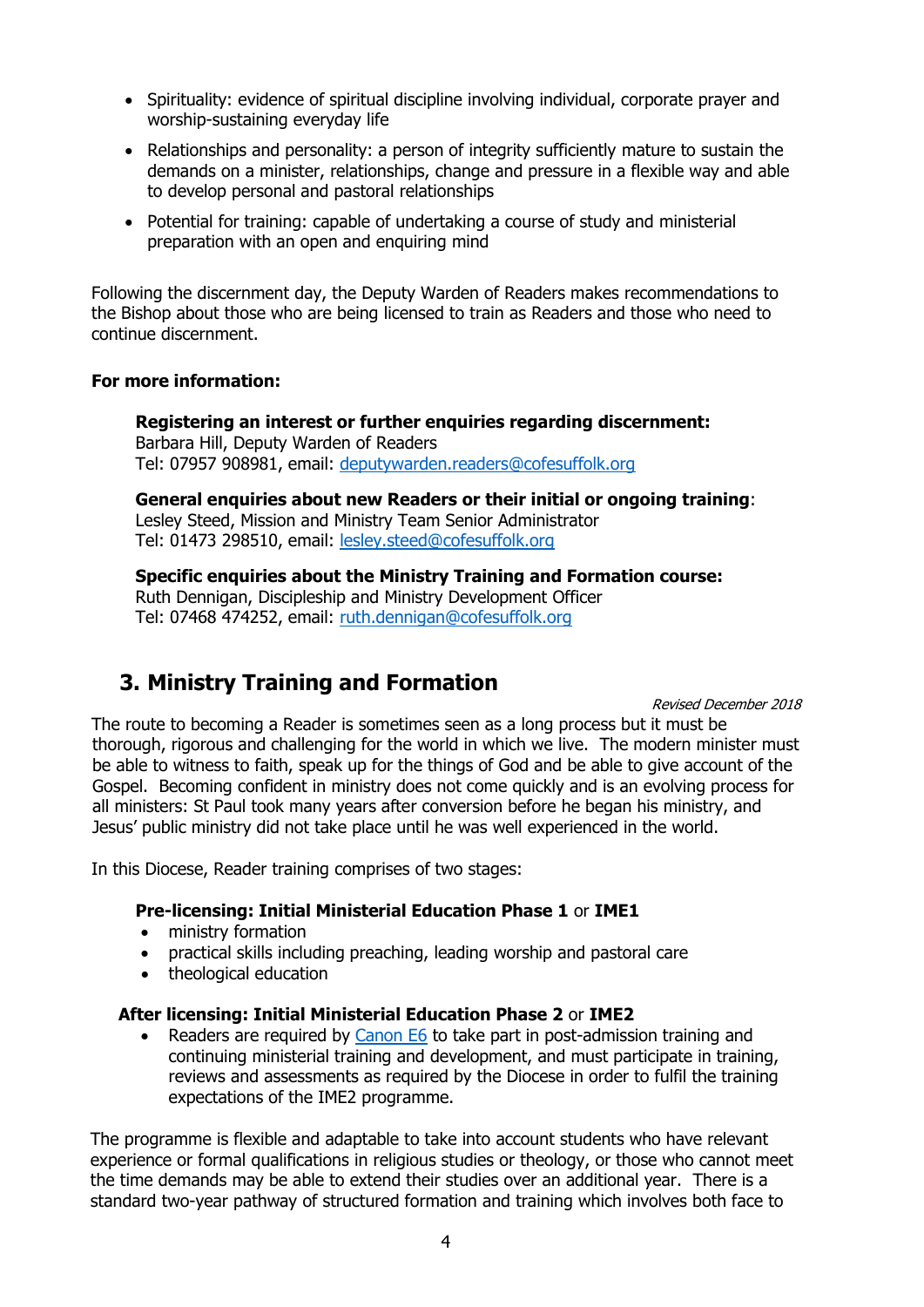face teaching and practical experiences, is assessed through assignments and a portfolio of ministerial tasks and reflections. Students also engage in one or more placements which are chosen to broaden their experience and understanding of ministry.

Preparing for licensed ministry is a process which engages the whole person in an intellectual, emotional and spiritual journey with God, for God and in God. It is a journey:

- undertaken with others from the local church and the diocese
- supported and enabled by training staff, a Local Training Group involving the parish priest and members of the local church. More information about LTGs can be found [here](http://www.cofesuffolk.org/uploads/LTG_Information_for_Reader_Handbook_-_August_2018.pdf)
- requiring openness to new ideas, understandings, perspectives and experiences
- requiring a willingness to think and reflect deeply on the Christian faith
- involving a preparedness to change beliefs, values, attitudes and agenda that may be long cherished and deeply rooted in the light of fresh exploration of God's call

At the end of the programme, students are:

- confident in theology
- able to work with Scripture and the doctrines of the church and to interpret them for the situations in which they live and work
- capable of developing the discipline of theological reflection as a foundation for effective ministry
- able to use the knowledge and skills required for their ministry
- competent in reflecting systematically on their ministerial practice
- open to change and new ways of working

# <span id="page-6-0"></span>**4. Becoming a Reader**

#### <span id="page-6-1"></span>**4.1 Admission and Licensing**

#### Revised December 2018

The Admission and Licensing of new Readers normally forms part of the annual 'Called Together' service held on the third Sunday in September in St Edmundsbury Cathedral (see section 5.1 below for more information).

#### <span id="page-6-2"></span>**4.2 Retreat and Rehearsal**

Revised December 2018

Revised December 2018

Prior to the Called Together service, those to be admitted as Readers attend a residential Retreat for reflection and preparation for ministry.

As part of the retreat there is a rehearsal at the Cathedral for the Service for those being licensed, their Parish Priest and the Parish Representative who presents the new Reader to the Bishop.

#### <span id="page-6-3"></span>**4.3 What do Readers wear?**

Readers should have their own robes; normal wear for Readers is black cassock, white surplice and blue scarf. The blue scarf will be presented to you at the Licensing Service by the Parish Priest. It is expected that your benefice will buy the scarf for the new Reader. Traditions in churches vary but generally a cassock, surplice and scarf are worn at Morning and Evening Prayer and at Eucharistic Services.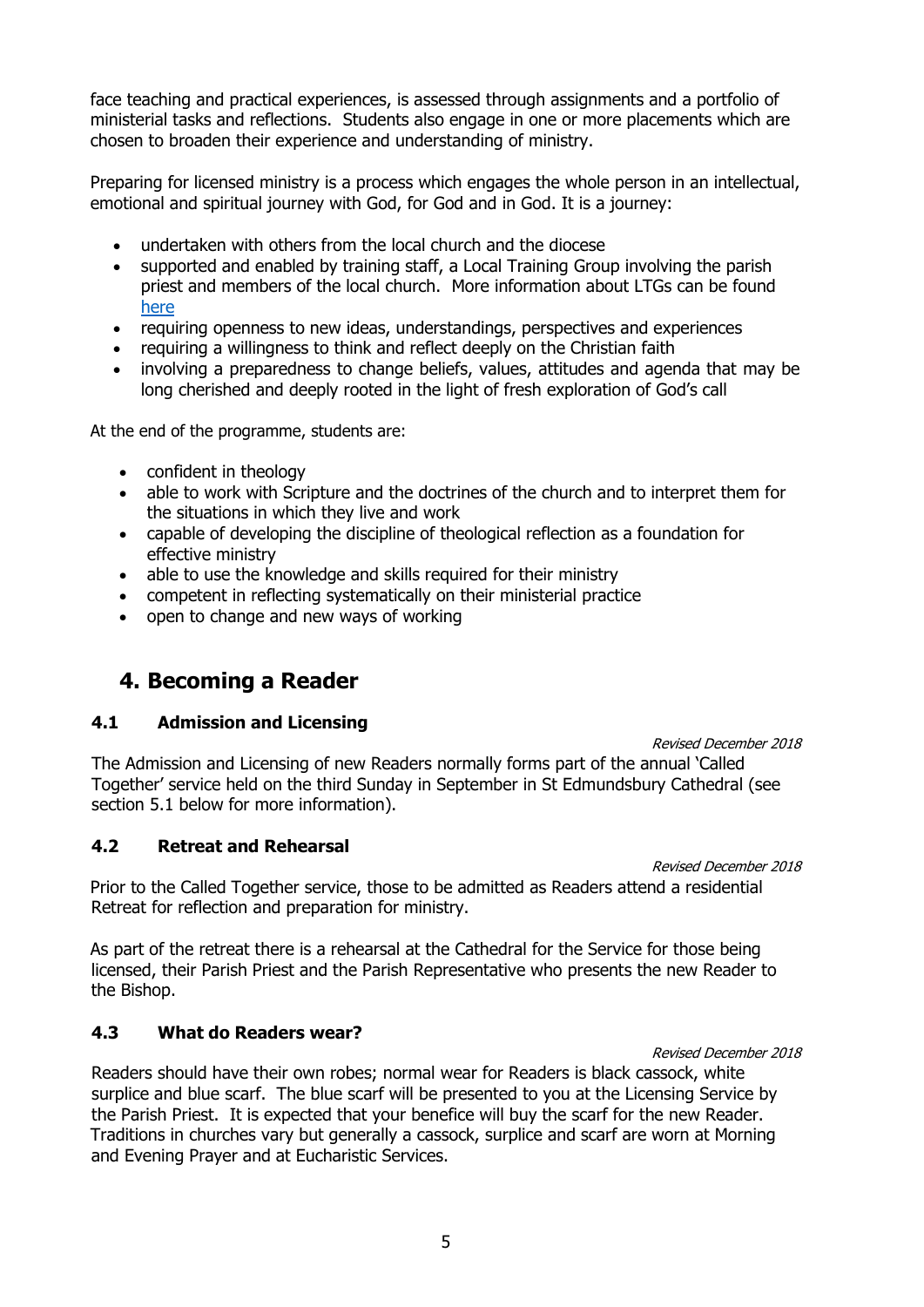For Deanery and Diocesan services, you are expected to robe (cassock, surplice and blue scarf), for example at the annual Lay Ministers Service in September. If you have an academic hood, this may be worn at services when clergy are in choir dress.

# <span id="page-7-0"></span>**5. Good practice**

## <span id="page-7-1"></span>**5.1 Called Together**

#### Revised December 2018

This service is a key event in the Diocesan Reader calendar and provides the formal occasion for the admission of new Readers and Licensed Lay Ministers, the renewal of licences and the time when we welcome Readers who have moved into the Diocese during the previous twelve months.

All Readers should consider it a matter of obligation to attend the annual service at which they recommit themselves to their ministry as well as demonstrating their support for fellow Readers and Licensed Lay Ministers.

## <span id="page-7-2"></span>**5.2 Collaborative ministry**

Revised December 2018

Working collaboratively and good team work is key to life in the parish or benefice, encouraged by:

- open and honest communication between Parish Priest, Reader, members of the ministry team and church officers in a culture where thoughts and ideas can be explored
- regular ministry team meetings at times which make it possible for the Reader to attend
- the drawing up of a Role Agreement between the Parish Priest and Reader which is reviewed annually. In preparation for their ministry all new Readers are expected to have a formal Role Agreement in place, **prior to licensing**. The purpose of the Role Agreement is to agree expectation between the Reader, Parish Priest and ministry team. A blank template of the Role Agreement is downloadable [here](http://www.cofesuffolk.org/uploads/2018_Role_Agreement_Form.docx)

## <span id="page-7-3"></span>**5.3 Annual Review and Return**

#### Revised December 2018

The completion of the Annual Review and Return, which will be circulated in December each year along with the Christmas mailing, is a requirement of holding a Reader licence and is required by [Canon E6](https://www.churchofengland.org/more/policy-and-thinking/canons-church-england/section-e#b99) and the Bishops' Regulations for Reader Ministry. It is available to download [here.](http://www.cofesuffolk.org/exploring-vocation/readers?/ministries/readers)

The Review and Return form asks the Reader to record their ministry during the previous year, together with courses and retreats attended. We ask for these to be returned at the end of January and the findings presented at the LLM annual Study Day in the spring.

## <span id="page-7-4"></span>**5.4 Conflict management**

#### Revised December 2018

The potential for conflict can come from a variety of situations, such as a lack of communication, the unwillingness to tackle a difficult situation, inflexibility, personality clashes, over or under use. When difficulties arise, swift resolution of issues prevents the occurrence of further resentment. To resolve these situations the following course of action is recommended: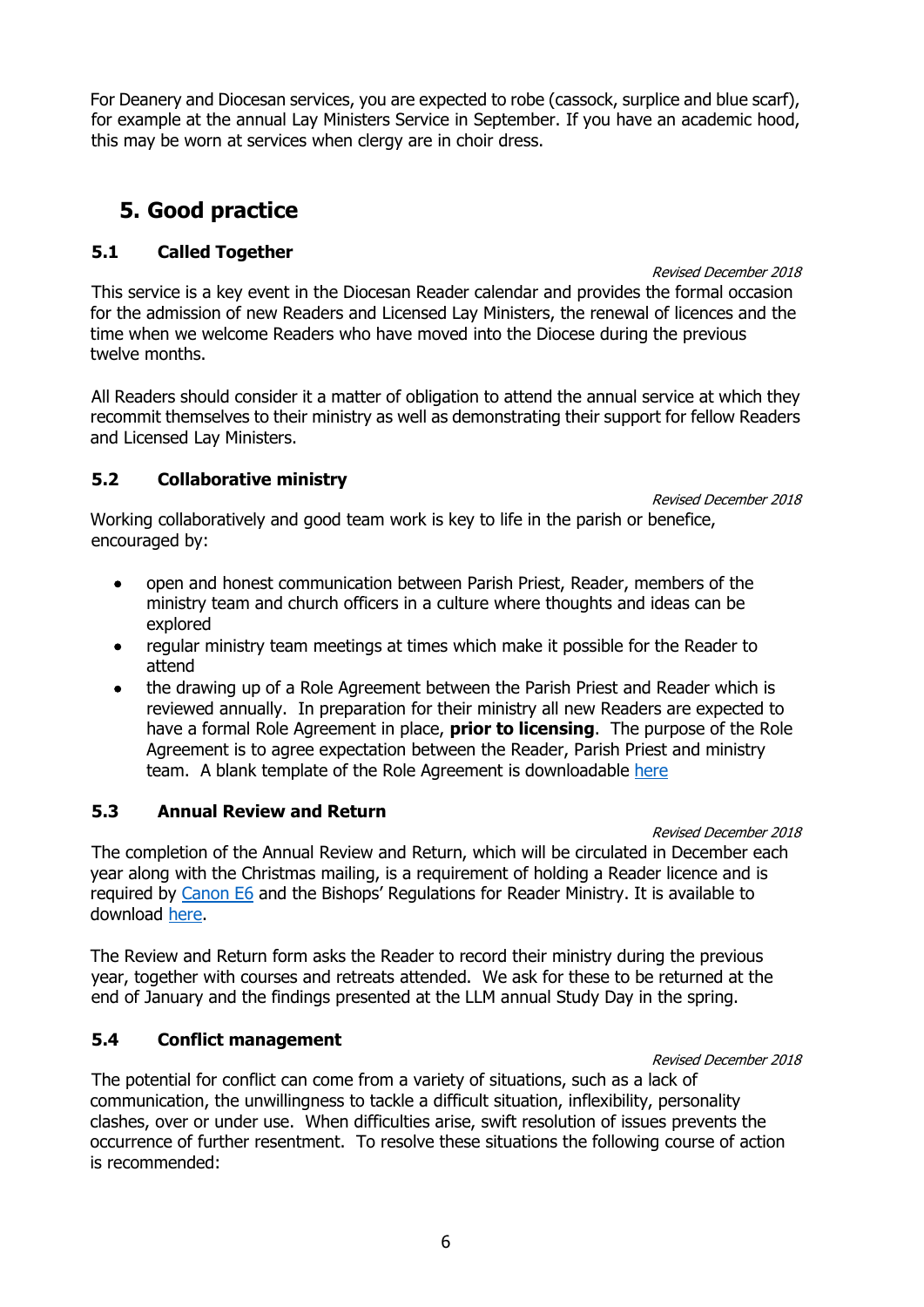- after identifying an issue, a meeting is arranged in order to try to resolve the grievance, and the intervening period should be used for reflection and prayer. The Parish Priest and Reader may find it helpful during this period to talk, pray and reflect with their Assistant Warden of Readers (see section 8.2) or Rural Dean.
- if after this meeting the issue remains unresolved, both parties agree to refer the matter to the Deputy Warden of Readers for advice and/or mediation.
- if the issue still cannot be resolved, the official Grievance Procedure should be followed. The Procedure can be downloaded [here](http://www.cofesuffolk.org/uploads/grievance_procedure_20051.pdf)

#### <span id="page-8-0"></span>**5.5 Continuing Ministerial Development**

Revised December 2018 At the completion of IME2 all Readers are expected to continue their education, development and training through the various opportunities offered in the Diocese and through courses and conferences that take place elsewhere. Continuing Ministerial Development (CMD) grants are available for all who hold the Bishop's licence in the Diocese. Newly licensed Readers should also refer to the CMD Handbook issued to them after licensing, the current version is also available [here.](http://www.cofesuffolk.org/ministry-development-support/ime2-cmd)

The purpose of Continuing Ministerial Development is to equip and develop the church's ministers in order that they may stimulate and enable the whole Church to participate more fully in the mission of God in the world. It encourages ministers to:

- discern and learn how to participate in God's mission in the world
- build worshipping and ministering communities to live God's life
- support and equip God's people for ministry and mission wherever they are
- deepen their theological reflection and openness to God

## <span id="page-8-1"></span>**5.6 CMD Grants**

#### Revised December 2018

If you are a minister, you may use your CMD grant to attend courses, training or conferences. Currently Readers and LLMs have a £675 grant and PTOs have a £150 grant over a three-year period; the current grant period is  $2016 - 18$ . Courses and events are detailed in the annual [Events Programme.](http://www.cofesuffolk.org/events)

If you want to use your grant, please [download](http://www.cofesuffolk.org/ministry-development-support/ime2-cmd) a CMD grant application form from the diocesan website and send it to the CMD Administrator with supporting documentation. More information from the CMD Administrator at [david.pawson@cofesuffolk.org](mailto:david.pawson@cofesuffolk.org) or 01473 298550.

The Adviser in Continuing Ministerial Development strongly recommends that all ministers create a Ministry Development Plan. Details on how to construct these can be found in the Events programme.

## <span id="page-8-2"></span>**5.7 Ministerial Development Review**

#### Revised December 2018

The Ministerial Development Review (MDR) enables Readers to deepen their understanding and develop the practice of the ministry to which God has called them. It is designed to nurture the personal flourishing and well-being of those in ministry and is one element of the Bishop's commitment and responsibility for the pastoral and professional care of those who hold his licence. For more information see this [webpage](http://www.cofesuffolk.org/well-being-and-support/mdr) (see also the ministers' Wellbeing and Support page [here\)](http://www.cofesuffolk.org/ministry-development-support/well-being-and-support).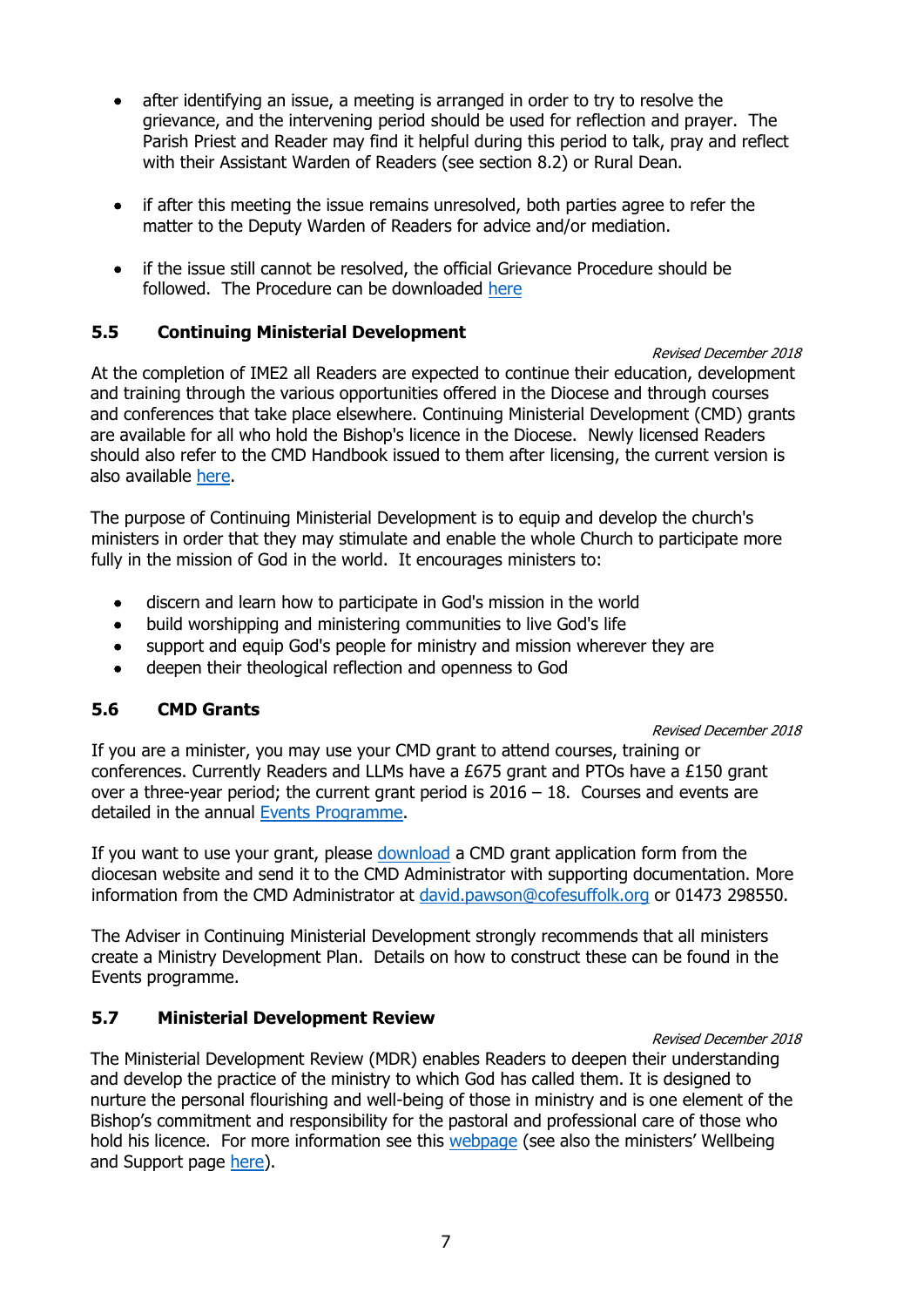#### **5.7.1 Who Reviews?**

Revised December 2018

Readers are reviewed by trained reviewers appointed by the Bishop for their wisdom and experience. They act as a 'critical friend' to the minister.

Readers are sent the name of their reviewer by the Bishop's Office, and usually see this reviewer in Years 1 and 3 of the scheme (see below). There is always the option of changing the reviewer if there is good reason, for example if the reviewer and minister know each other socially which might create a blurring of boundaries. Either the reviewer or minister may request a different person by contacting the Bishops' Ministry Officer at [jeanette.gosney@cofesuffolk.org](mailto:jeanette.gosney@cofesuffolk.org) or 01473 252829.

## **5.7.2 What is the Review Process?**

Revised December 2018

It is a four-year cycle where the Reader meets:

Year  $1$  – with their appointed reviewer Year 2 – with their Assistant Warden of Readers Year 3 – with their appointed reviewer Year 4 – with a bishop or archdeacon

#### **5.7.3 How does the Process Work?**

Revised December 2018

The Reader is sent the name of their reviewer by the Bishop's Office and is asked to make an appointment with the reviewer.

**Setting the Context Form** The Reader is sent and completes a short 'setting the context' form which simply paints a broad picture of their context. This is helpful not only for the Reader to reflect on any factual changes, but also for the reviewer to be given a basic understanding of what they do. Once completed, it will probably need little change in subsequent years.

**Personal Reflection Form** The Reader also completes a Personal Reflection Form which looks back over the previous year and forward to the next. The Reader is encouraged to take time to complete it as it is an opportunity to stand back and prayerfully reflect. It will form the basis for discussion at the review.

**External perspectives** In Year 1 only the Reader asks between four and six people amongst whom they minister to give feedback on their ministry. It is suggested that the minister includes someone from the:

- ministry team
- regular congregation
- wider community e.g. school teacher, ecumenical partner

The Reader sends the forms to their reviewer at least 10 days before their review.

At the review, which usually lasts between 60-90 minutes, the reviewer will encourage the Reader to reflect further on what they and others have written to help them to set specific goals for the coming year. The conversation is confidential to the reviewer and Reader.

**Summary Form** Following the review, the Reader completes the summary form and sends it to the Bishops' Ministry Officer. Receipt of summaries will be acknowledged, and concerns followed up where appropriate. The summaries will be retained on your personal file.

The Reader is encouraged to continue to reflect and act on the outcomes of the review and, if they wish, to contact a bishop or archdeacon for further discussion.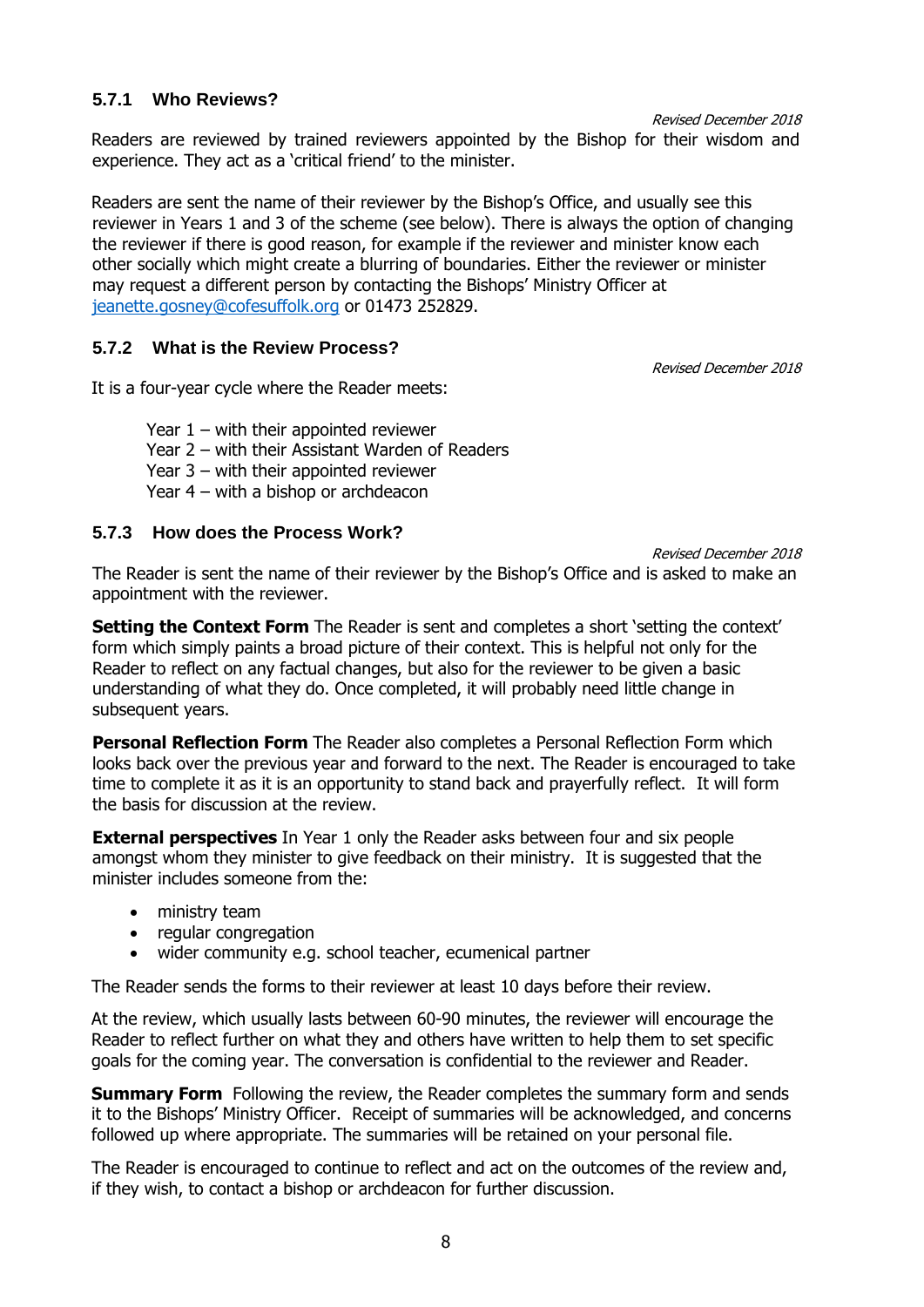Any feedback on the process is always welcome and can be sent to the Bishops' Ministry Officer, the Revd Jeanette Gosney, [jeanette.gosney@cofesuffolk.org;](mailto:jeanette.gosney@cofesuffolk.org) 07710 479497.

Please contact Mrs Terry Atkins with any other queries, [terry.atkins@cofesuffolk.org;](mailto:terry.atkins@cofesuffolk.org) 01473 252829.

## <span id="page-10-0"></span>**5.8 Study Leave (Sabbatical) Policy**

#### Revised December 2018

Revised December 2018

As part of our aim to support the well-being of ministers, there is an opportunity for expanded study leave (sabbatical). This provides the option of a short study leave after five years as well as the possibility of extended study leave after ten years. Study leaves give opportunity for refreshment of body, mind and spirit and can form an important part of ministerial development and flourishing. More information can be found on the Well-being and Support [page](http://www.cofesuffolk.org/ministry-development-support/well-being-and-support) of the diocesan website.

## <span id="page-10-1"></span>**5.9 Safeguarding**

The Diocesan Safeguarding Training Strategy states the following:

## **Minimal requirements**

Through acceptance of the House of Bishops' Practice Guidance released in January 2017, the Bishop of St Edmundsbury and Ipswich has set minimum requirements for safeguarding training for ordained, licensed and other church officers. A "church officer" is anyone appointed by or on behalf of the church to a post or role, whether they are ordained or lay, paid or unpaid.

Those requiring core training include:

- All those who hold the Bishop's licence, commission or permission to officiate (this includes Deacons, as part of IME; new incumbents/stipendiary clergy new to the Diocese, as part of CMD; non-Stipendiary Ministers; Readers; Commissioned Lay People, as part of training and post licensing/commissioning; those applying for Bishop's Permission to Officiate
- All diocesan and Cathedral staff/volunteers
- Children and youth workers employed or volunteering within the diocese or in parishes
- Parish Safeguarding Officers
- **Churchwardens**
- Anyone else who through their role in the church has significant contact with children, young people or adults who may be vulnerable to abuse or exploitation, or who need a DBS check to carry out their role for the diocese or a parish.

A bishop **MAY NOT** license a Reader or Lay Worker unless the bishop is satisfied that the candidate has undergone training relating to the safeguarding of children and vulnerable adults. In addition, Working Together 2015, the government guidance on how organisations address child protection issues, sets out that "All staff should be given mandatory induction, which includes familiarisation with child protection responsibilities and procedures to be followed if anyone has any concerns about a child's safety or welfare". <sup>1</sup>

<sup>1</sup> [www.churchofengland.org/more/safeguarding](http://www.churchofengland.org/more/safeguarding)

The requirements for a Reader are that they complete C0 and C3 Safeguarding Training. C3 training must be renewed every three years. Please see the diocesan Safeguarding and training [page](http://www.cofesuffolk.org/training) for details and booking.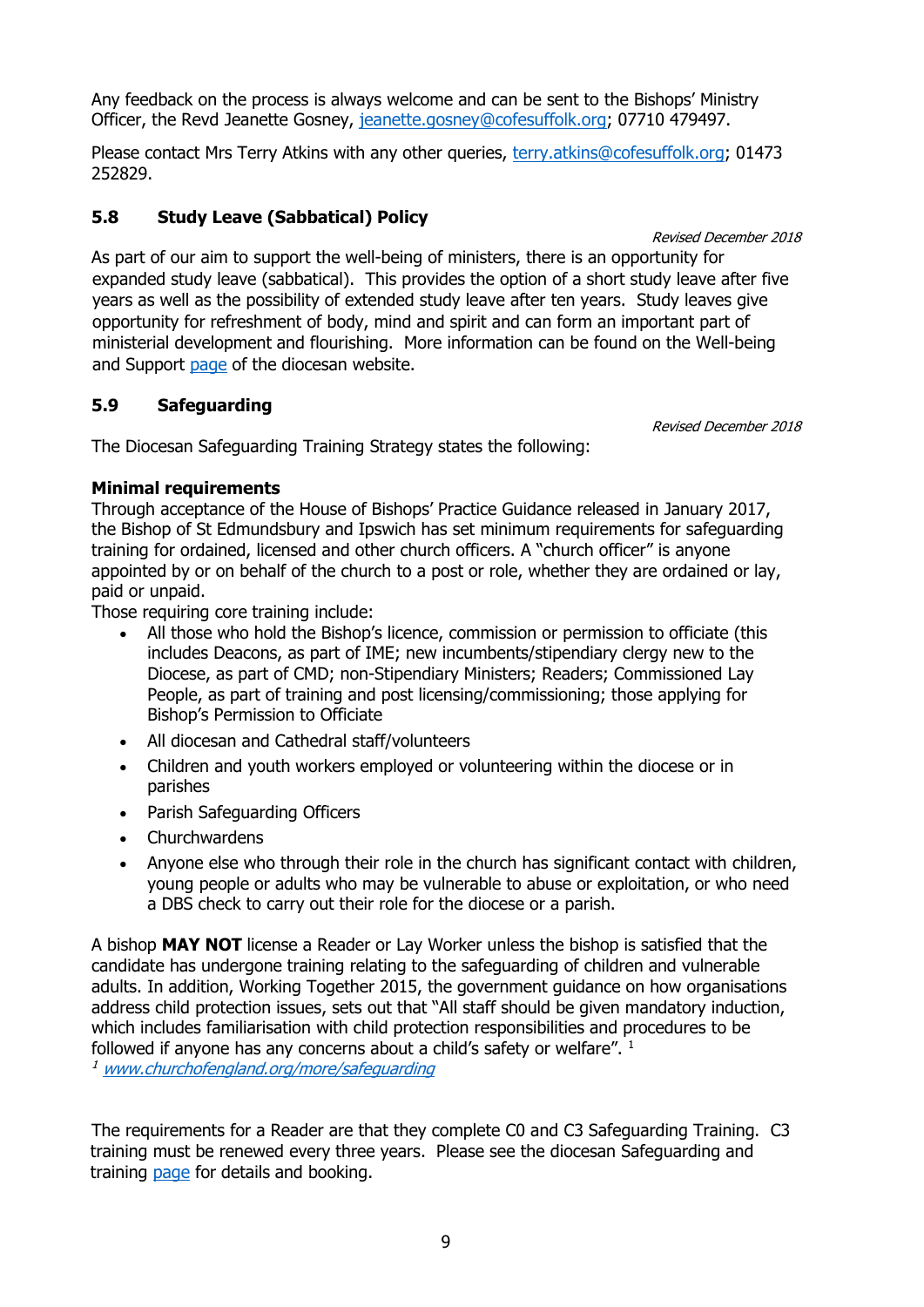A DBS (Disclosure and Barring Service) certificate is also required as it provides evidence that the Reader does not have the type of conviction that would automatically bar them from their role. The Church has a responsibility to provide leaders who can be trusted by children and vulnerable adults in their congregations, and the DBS check allows us to carry out our legal duty to confirm that leaders have no relevant criminal convictions.

A DBS check can only be initiated by an incumbent or Parish Safeguarding Officer by contacting the Safeguarding Administrator at [lay.dbs@cofesuffolk.org](mailto:lay.dbs@cofesuffolk.org) or 01473 298540. The process is carried out on-line. The DBS certificate is valid for 5 years and your PSO should request a renewal before expiry.

Failure to follow these requirements could result in licensing as a Reader being delayed, or existing licences being suspended.

In the event of any Safeguarding concerns please contact the Diocesan Safeguarding Adviser immediately on 07785 621319 or [david.butcher@cofesuffolk.org.](mailto:david.butcher@cofesuffolk.org)

## <span id="page-11-0"></span>**5.10 During a vacancy**

Revised December 2018

This can be a very positive experience for a parish or benefice particularly when there is good communication between Readers, Churchwardens and PCC. People's talents can prayerfully be used to the full to help lessen the void and a feeling of loss when a priest leaves. When a vacancy is announced, the Mission and Ministry team will send a copy of the CPAS resource Growing Through a Vacancy handbook to each PCC Secretary in the benefice. They will be able to provide copies of the Guide to each PCC member and the Ministry Team.

It is normal for the Reader's ministry to continue during a vacancy under the supervision of, and with the support of, the Rural Dean.

## <span id="page-11-1"></span>**5.11 Funeral ministry**

#### Revised December 2018

This is an important part of the church's ministry to the community and Readers are encouraged to be involved in family visits and are authorised to conduct funerals. Before being involved in this ministry, support and training will be provided by the incumbent.

Readers are only allowed to conduct funerals with the agreement of both incumbent and family. Before Readers are able to take funerals, they should take part in training which includes:

- shadowing a priest conducting a funeral visit
- visiting a Funeral Director and a Crematorium
- teaching on the principles of funeral ministry
- discussing death, dying and bereavement
- additional training with their incumbent in the benefice

Training for funeral ministry is part of IME1.

A Reader does not receive a fee for conducting a funeral service, however they are entitled to travel expenses.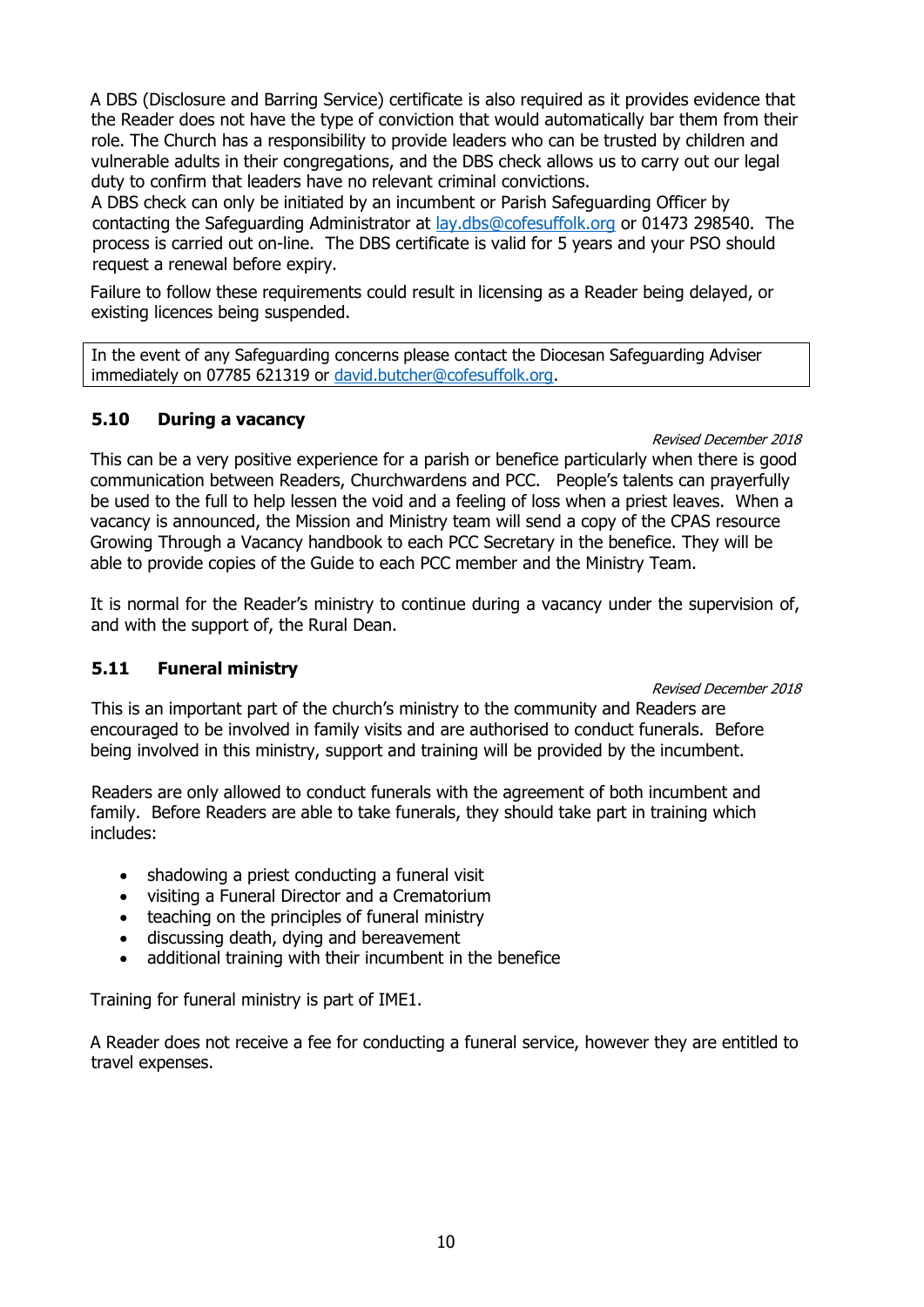#### <span id="page-12-0"></span>**5.12 Spiritual Direction**

Revised December 2018

Readers are encouraged to have a Spiritual Director with whom they meet regularly as it can be a way to:

- make better sense of their faith journey and ministry
- find clarity and support at times of significant life choices
- respond more deeply to God's presence and move toward wholeness and freedom.

Many people find that, at particular points in their ministry, a pattern of reflective companionship can be a significant help. For help in finding a Spiritual Director, email [spiritual.direction@cofesuffolk.org](mailto:spiritual.direction@cofesuffolk.org) or see the Prayer and Spirituality page on the [website.](http://www.cofesuffolk.org/daily-prayer/prayer-and-spirituality?/prayer-and-spirituality#/)

#### <span id="page-12-1"></span>**5.13 Growing Together groups**

#### Revised December 2018

The Growing Together groups are held to support all lay ministry and are open to all (not only Readers, LLMs and Elders). All Readers are encouraged to attend. These meetings aim to provide ongoing support and encouragement on the faith journey and to develop discipleship in a way that can be fed back into the local churches. The groups meet bi-monthly, just turn up at the nearest venue. For more information, please contact Ruth Dennigan at [ruth.dennigan@cofesuffolk.org](mailto:ruth.dennigan@cofesuffolk.org) or phone 07468 474252.

# <span id="page-12-2"></span>**6. Working outside the benefice**

#### <span id="page-12-3"></span>**6.1 Occasional services in another benefice**

Revised December 2018

The Incumbent from another parish/benefice may directly approach a Reader to take a service in their benefice. The Reader must have permission from their Incumbent if they wish to accept the invitation.

## <span id="page-12-4"></span>**6.2 Regular commitments outside the benefice**

Revised December 2018 In certain circumstances it may be appropriate for a Reader to support and regularly conduct services in another parish/benefice for a limited period. In these circumstances the Reader must have the support of their incumbent and Rural Dean(s).

## <span id="page-12-5"></span>**6.3 Regular commitments outside the diocese**

Revised December 2018

If a Reader is asked to conduct a service outside of the diocese they need to be assured that they have permission to do so under the Diocesan Regulations of the Diocese in which they will take the service and have the permission of their incumbent and the Warden of Readers.

## <span id="page-12-6"></span>**6.4 Services in another denomination**

Revised December 2018 If a Reader is invited by the leader of another denomination's church to take part in a service, the permission of their incumbent, and the incumbent of the benefice in which the other denomination is situated, is required.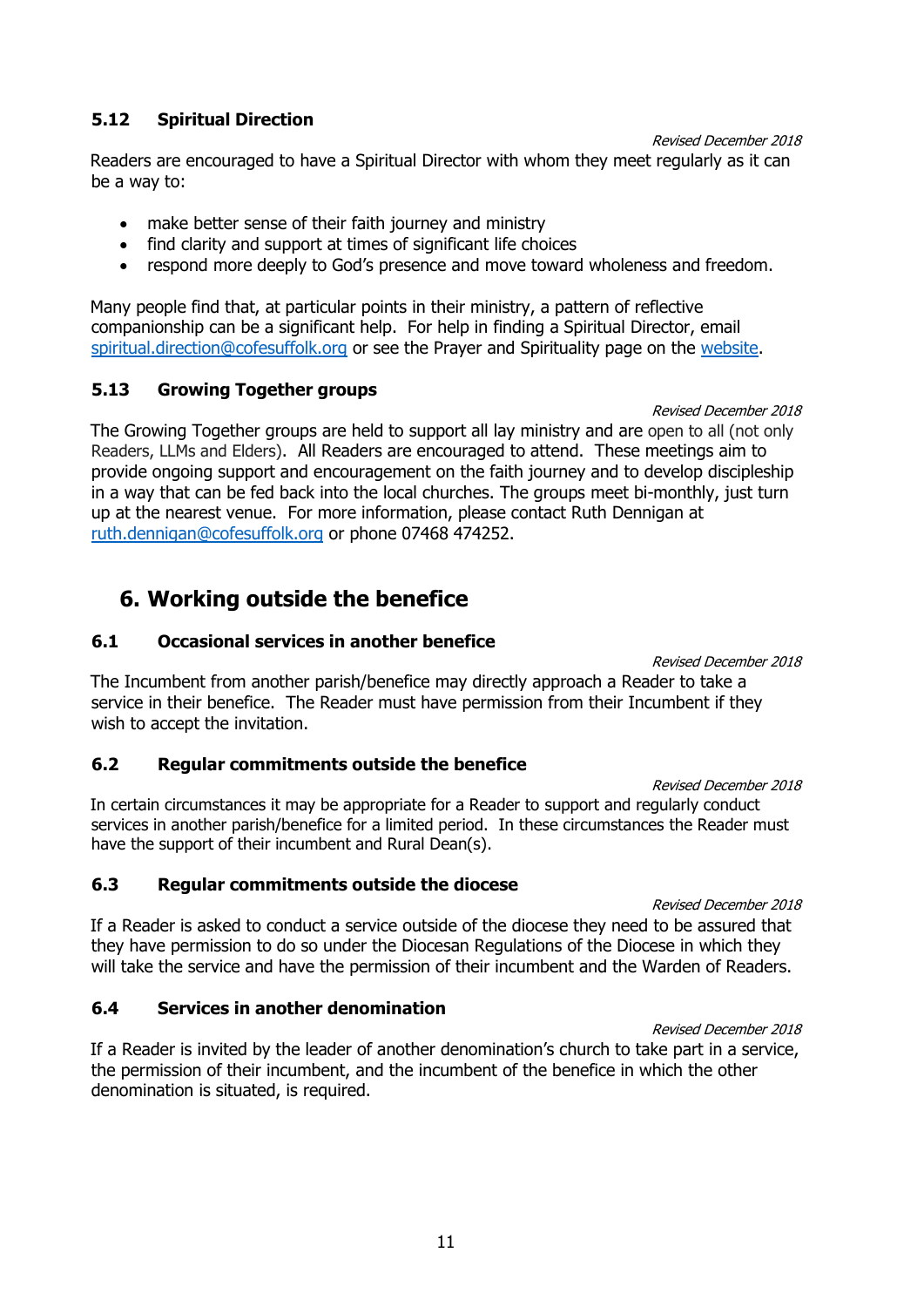# <span id="page-13-0"></span>**7. Licences**

Revised December 2018

At the successful completion of training Readers are formally licensed at the annual Licensed Lay Ministers' Service. Licences are renewed for all Readers on a five-year cycle, starting in 2018.

#### <span id="page-13-1"></span>**7.1 Renewing a licence or Permission to Officiate (PTO)**

Revised December 2018

A reminder is sent with the summer mailing from the Diocesan Office. This will contain the process and the actions required to renew a Reader licence, PTO or to move from a licence to a PTO.

Following Canon Law, a Reader's licence automatically expires in the year of their 70<sup>th</sup> birthday and if the Reader wishes to continue in ministry, they must apply for a Bishop's Permission to Officiate. A PTO is an annual licence.

When renewing a licence or PTO or applying for a PTO for the first time the following must be returned to the Diocesan Office:

- Licence or Permission to Officiate
- the completed application for renewal
- a new Working Agreement
- Annual Return Form
- DBS Certificate issue date
- C3 Safeguarding training date

**Change of Benefice Boundaries**: If this happens, Readers will need to have their Licence renewed, and should check with the Deputy Warden of Readers. Resolutions from the PCC(s) of parish(es) which have been added to the Benefice will need to be obtained.

## <span id="page-13-2"></span>**7.2 Becoming a Reader Emeritus**

#### Revised December 2018

Readers retiring from active ministry are eligible to be nominated by the Parish Priest to the Bishop to become Reader Emeritus. Readers wishing to be nominated to become Reader Emeritus should complete, with their Parish Priest, the [nomination form](http://www.cofesuffolk.org/uploads/2018_Reader_Emeritus_Nomination_Form1.docx) and return it to the Diocesan Office with their licence or PTO certificate.

Readers in this category receive a Certificate from the Bishop which recognises the contribution they have made to ministry in the diocese. It should be noted that once Emeritus status has been given the Reader will cease to have an active public ministry, i.e. they will have ceased taking services or preaching and are no longer entitled to wear a Readers' scarf and robes. A Reader Emeritus will not receive any further communications from the office except for the summer mailing with an invitation to the annual Licensed Lay Ministers Service. Certificates are usually presented at the annual Licensed Lay Ministers' Service at the Cathedral.

## <span id="page-13-3"></span>**7.3 Transferring your Reader ministry a. Transferring from another diocese**

Revised December 2018 The course of action to be followed is given in this [process document.](http://www.cofesuffolk.org/uploads/Diocese_transfer_pro-forma.docx) Readers and Parish Priests should note that this can be a lengthy process to complete since a licence cannot be given without a satisfactory reference from the previous diocese and the completion of the Safeguarding process (see 5.9).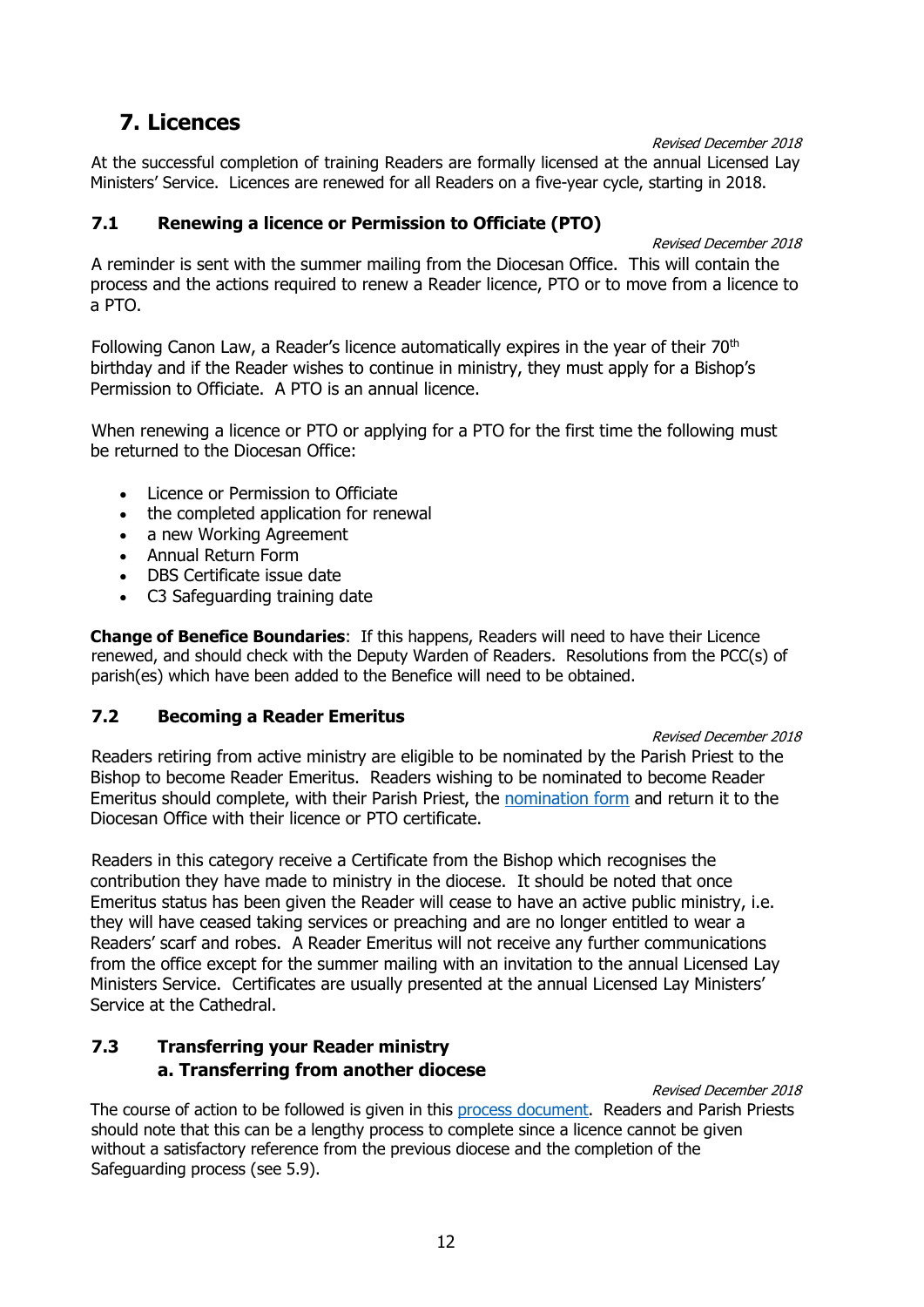#### **b. Transferring to another benefice in the diocese**

The course of action to be followed is given in this [process document.](http://www.cofesuffolk.org/uploads/Benefice_transfer_pro-forma1.docx) Readers and Parish Priests should note that this can be a lengthy process to complete since a licence cannot be given without support from the previous benefice and the completion of the Safeguarding process (see 5.9).

#### <span id="page-14-0"></span>**7.4 How to resign your Licence or Permission to Officiate**

Revised December 2018 There are occasions when a Reader will need to give up their licence or PTO, for example, when they move home. Readers wishing to surrender their licence or PTO are asked to write to the Deputy Warden of Readers, enclosing their licence or PTO for cancellation, and giving the reason for their surrender. If the Reader hopes to have a licence or PTO in another place it would be helpful to have a forwarding address.

## <span id="page-14-1"></span>**8. Governance**

#### **8.1 Warden of Readers and Licensed Lay Ministers**

Revised December 2018

The Bishop of Dunwich is the [Warden of Readers](mailto:bishop.mike@cofesuffolk.org?subject=For%20the%20Warden%20of%20Readers%20and%20LLMs) and LLMs and has the oversight of all matters relating to Readers and LLMs in the diocese including policy, practice, planning and pastoral care. The Warden of Readers and LLMs is supported by the [Deputy Warden of](mailto:deputywarden.readers@cofesuffolk.org)  [Readers and LLMs](mailto:deputywarden.readers@cofesuffolk.org) whose role is to promote, encourage and develop Reader and Licensed Lay Ministries throughout the diocese.

#### **8.2 Assistant Wardens of Readers and Licensed Lay Ministers**

Revised December 2018

Assistant Wardens of Readers and LLMs are appointed to work with the Deputy Warden of Readers and LLMs to promote, support and develop Readers and Licensed Lay Ministry. Each takes responsibility for one of the following Deanery areas:

- Waveney and Blyth, Saxmundham, Woodbridge
- Hoxne, Hartismere, Loes
- Bosmere, Hadleigh, Samford, Stowmarket
- Ipswich and Colneys
- Clare, Lavenham, Sudbury
- Ixworth, Thingoe, Mildenhall

Contact details for the Assistant Wardens can be found [here.](http://www.cofesuffolk.org/exploring-vocation/readers?/ministries/readers)

## **8.3 Discipleship and Ministry Development Officer**

Revised December 2018

The [DMDO](mailto:ruth.dennigan@cofesuffolk.org) has particular responsibility for the training and support of Readers.

## **8.4 Administration**

Revised December 2018

The [Senior Administrator](mailto:lesley.steed@cofesuffolk.org) in the Mission and Ministry team, based at the Diocesan Office, ensures all processes and procedures are in place to support and promote Readers and LLMs throughout the Diocese.

Revised February 2019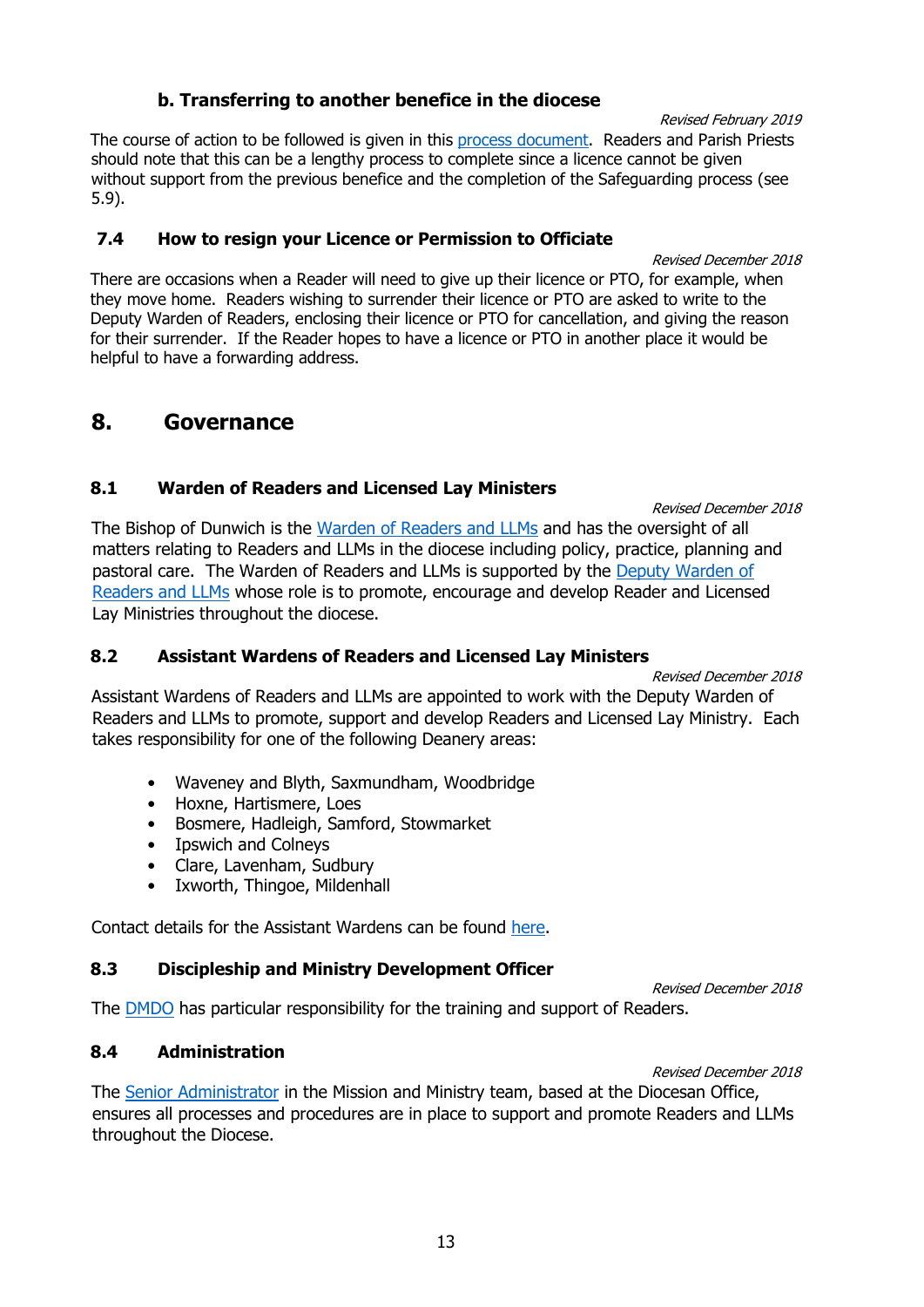## **8.5 Licensed Lay Ministers' Council**

A Diocesan Licensed Lay Ministers' Council promotes, encourages and develops lay ministries focusing on vocation, initial and ongoing training, resourcing, regional and national good practice. For the [Constitution,](http://www.cofesuffolk.org/uploads/Governance.pdf) click on the link. This also contains the role descriptions for the Deputy and Assistant Wardens of Readers and LLMs.

## **8.6 Annual Study Day**

Revised December 2018 This event, usually held in the spring, is the annual opportunity for all Licensed Lay Ministers to meet together for a Study Day to network, review the previous year's practice and to explore current issues and practice in lay ministry. The Study Day is advertised widely each year.

# <span id="page-15-0"></span>**9. Resources**

## **9.1 Reading**

Revised January 2019

The following may be of interest to anyone wishing to know more about Readers:

- 'Reader Ministry Today' Grove Worship W203 by Charles Read and Philip Tovey
- 'Reader Ministry Explored' by Cathy Rowling and Paula Gooder
- 'Bridging the Gap: Reader Ministry Today' by Gordon W. Kuhrt and Pat Nappin
- 'Bishops' Regulations for Reader Ministry' published by the Ministry Division of the Archbishops' Council
- 'Readers Ministry Pioneers since 1866' by Roy Tricker,  $£5$ , available from [here](mailto:lesley.steed@cofesuffolk.org)

Information on particular aspects of Reader Ministry are available in:

- ABM Policy Paper No 7 Selection for Reader Ministry
- ABM Ministry Paper No 19 Servants and Shepherds
- ABM Ministry Paper No 20 The Deployment of Readers

Canon law relating to Reader ministry can be found [here,](https://www.churchofengland.org/more/policy-and-thinking/canons-church-england/section-e) in sections 4, 5 and 6.

## **9.2 Websites**

Revised December 2018

- [Central Readers Council](https://www.readers.cofe.anglican.org/) home page accessed 13 December <sup>2018</sup>
- [Course providers](https://www.readers.cofe.anglican.org/contacts.php?8) accessed 13 December 2018
- [Christian publishers](https://www.readers.cofe.anglican.org/contacts.php?7) accessed 13 December 2018
- [Suppliers of robes](https://www.readers.cofe.anglican.org/contacts.php?9) accessed 13 December 2018
- [Roots](https://www.rootsontheweb.com/) worship and learning resources accessed 13 December 2018
- [Church resources](https://www.churchofengland.org/more/church-resources) from the Church of England *accessed 13 December 2018*
- [Scripture Union](https://content.scriptureunion.org.uk/) accessed 13 December 2018
- [All-age worship resources](http://www.allageworshipresources.org/) accessed 13 December 2018
- [Fresh Expressions](http://freshexpressions.org.uk/) accessed 13 December 2018
- [Hope](https://www.hopetogether.org.uk/) a catalyst for local church mission accessed 13 December 2018
- [The Ugly Duckling Company](http://www.theuglyducklingcompany.com/) accessed 13 December 2018
- [Soul\[food\]](https://www.soulfood.me/) accessed 13 December 2018
- [The Retreat](http://www.retreats.org.uk/) Association accessed 13 December 2018

#### Revised December 2018